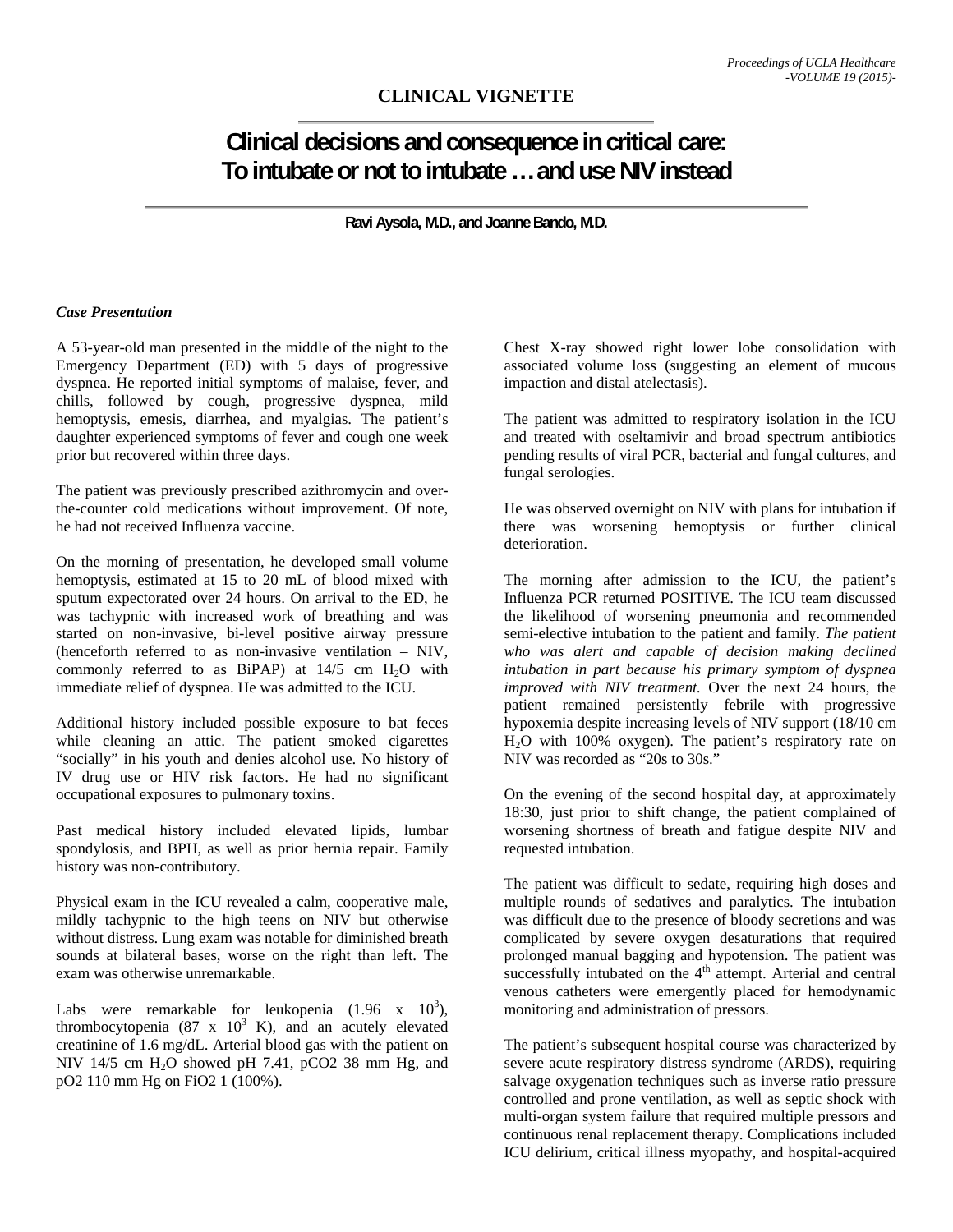ventilator associated pneumonia with Acinetobacter spp. The patient eventually underwent tracheostomy tube placement for prolonged respiratory failure and gastrostomy tube placement for nutrition.

The patient was eventually stabilized and was discharged home on hospital day 75. His mental status improved though he had persistent anxiety and memory deficits. The tracheostomy tube was de-cannulated, and the G-tube was removed prior to discharge home.

## *Discussion*

Modern critical care medicine is equipped with an impressive arsenal of medical technology, which can be applied to save lives of profoundly ill patients. Our case also demonstrates the limitations in our understanding of how and when to best apply our tools. Many of the advances in critical care medicine are related to limiting harm in our efforts to heal – decreasing medical device related infections and ventilator induced lung injury, judicious use of sedation with daily interruptions, and promoting sleep and early mobilization in even the most critically ill patients. Treatment bundles, checklists, and protocol-driven care have helped increase adoption of proven best practices; however, there remain gaps in how best to implement and sustain quality improvement.<sup>1-5</sup>

The data supporting use of NIV is primarily in acute exacerbations of chronic heart failure and acute exacerbations of COPD with limited data in acute pneumonia in immunocompromised patients.<sup>6-8</sup>

In our case, the decision to start NIV acutely was related to its rapid availability, the relative ease of application, prompt symptomatic improvement, and the possibility of a bias that "non invasive" is equivalent to "benign." Recognizing NIV failure or detecting the presence of contraindications early and transitioning to invasive mechanical ventilation is a key issue underlying NIV management. While successful application of NIV can be associated with improved survival, in the presence of predictors of NIV failure, delayed intubation results in increased mortality, particularly in patients with hypoxemic and "de novo" acute respiratory failure.<sup>9</sup> The extended use of continuous NIV in this case resulted in a delayed and very difficult intubation. The patient that fails NIV should be regarded as an inherently difficult intubation. The clinician should be prepared for acutely worsening hypoxemia and hypercapnia due to rapid alveolar de-recruitment and hemodynamic instability related to dynamic changes in cardiac output, volume status, and the effects of sedation.

As clinicians, it is easy to assume the "sleeping patient" on NIV with normal oxygenation and vital signs is well compensated. One must recognize some of the limitations of NIV in comparison to invasive mechanical ventilation including, but not limited to, decreased ability to perform effective airway clearance while applying NIV, inability to reliably monitor end tidal CO<sub>2</sub>, less reliable ventilation due to mask leaks and quantification of effective ventilation, and the need to account for upper airway resistance when applying a

"pressure controlled" ventilation mode. These factors are dynamic, especially in the critically ill individual where airway clearance, atelectasis, neuromuscular strength, and sleep may all affect the ability to reliably ventilate the patient with a non-invasive strategy. Simply said, most patients on BiPAP are usually sicker than they look. BiPAP are usually sicker than they look.

Widely accepted protocols for the application, titration, and discontinuation of NIV are lacking despite its increasing clinical use. Until best practices are clearly established and employed, clinicians treating acutely ill patients with advanced ventilator support, including NIV, must not only know the indications, contraindications, and limitations of NIV but also seek expert consultation and be prepared to promptly transition to an invasive strategy in the event of NIV failure.

## **REFERENCES**

- 1. **Engel HJ, Needham DM, Morris PE, Gropper MA**. ICU early mobilization: from recommendation to implementation at three medical centers. *Crit Care Med*. 2013 Sep;41(9 Suppl 1):S69-80. doi: 10.1097/CCM.0b013e3182a240d5. PubMed PMID:23989097.
- 2. **Balas MC, Burke WJ, Gannon D, Cohen MZ, Colburn L, Bevil C, Franz D, Olsen KM, Ely EW, Vasilevskis EE**. Implementing the awakening and breathing coordination, delirium monitoring/management, and early exercise/mobility bundle into everyday care: opportunities, challenges, and lessons learned for implementing the ICU Pain, Agitation, and Delirium Guidelines. *Crit Care Med*. 2013 Sep;41(9 Suppl 1):S116-27. doi: 10.1097/CCM.0b013e3182a17064. PubMed PMID: 23989089; PubMed Central PMCID: PMC4096994.
- 3. **Hughes CG, Girard TD, Pandharipande PP**. Daily sedation interruption versus targeted light sedation strategies in ICU patients. *Crit Care Med*. 2013 Sep;41(9 Suppl 1):S39-45. doi: 10.1097/CCM.0b013e3182a168c5. Review. Erratum in: Crit Care Med. 2013 Nov;41(11):e400. PubMed PMID: 23989094.
- 4. **Ranji SR, Shetty K, Posley KA, Lewis R, Sundaram V, Galvin CM, Winston LG**. Closing the Quality Gap: A Critical Analysis of Quality Improvement Strategies (Vol. 6: *Prevention of Healthcare–Associated Infections*). Rockville (MD): Agency for Healthcare Research and Quality (US); 2007 Jan. PubMed PMID: 20734530.
- 5. **Gillette MA, Hess DR**. Ventilator-induced lung injury and the evolution of lung-protective strategies in acute respiratory distress syndrome. *Respir Care*. 2001 Feb;46(2):130-48. Review. PubMed PMID: 11175242.
- 6. **Hess DR**. Noninvasive ventilation for acute respiratory failure. *Respir Care*. 2013 Jun;58(6):950-72. doi: 10.4187/respcare.02319. Review. PubMed PMID:23709194.
- 7. **Schnell D, Timsit JF, Darmon M, Vesin A, Goldgran-Toledano D, Dumenil AS, Garrouste-Orgeas M,**